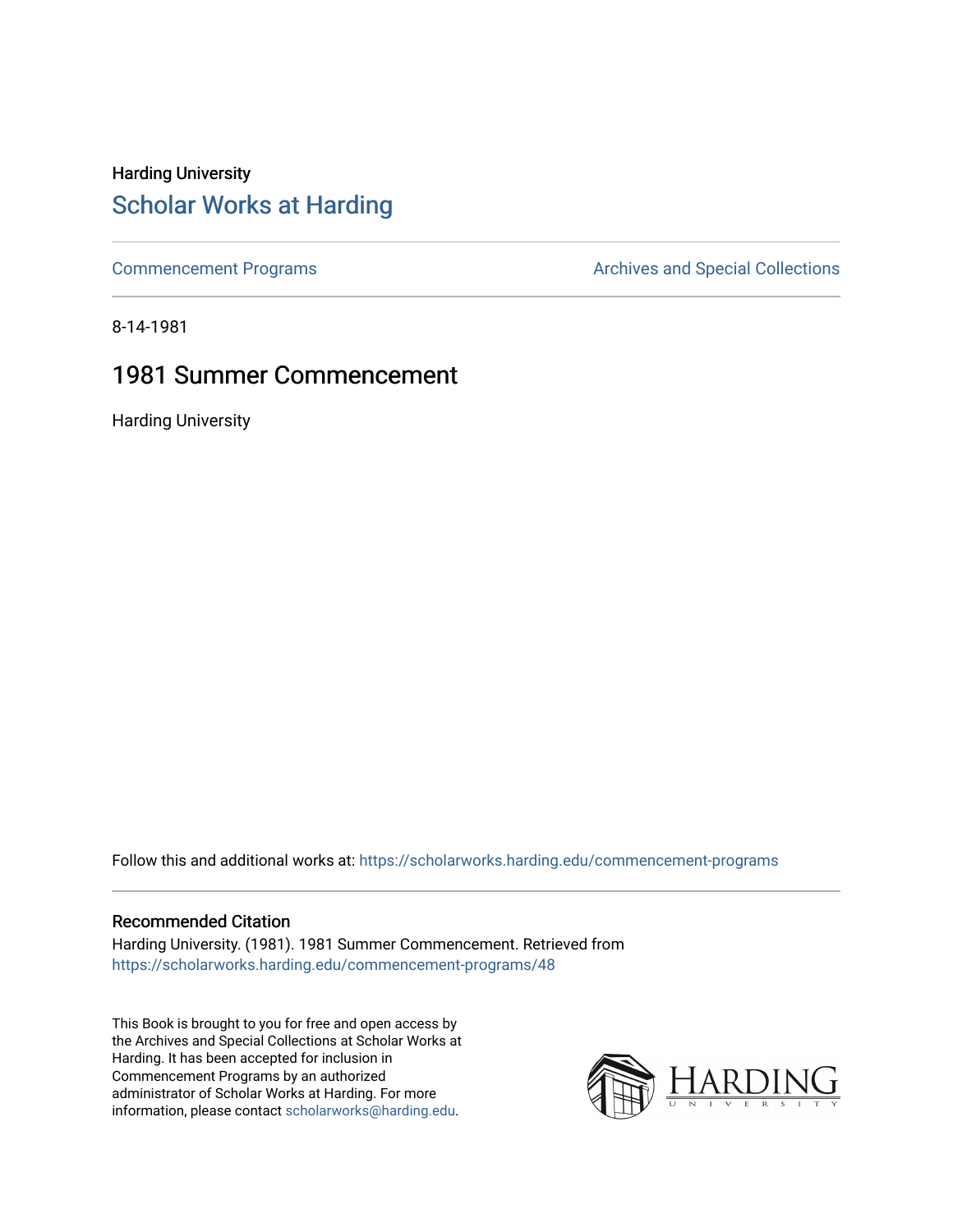# **HARDING UNIVERSITY**

# Summer Commencement



Friday  $-10:30$  a.m.

August 14, 1981

George S. Benson Auditorium Searcy, Arkansas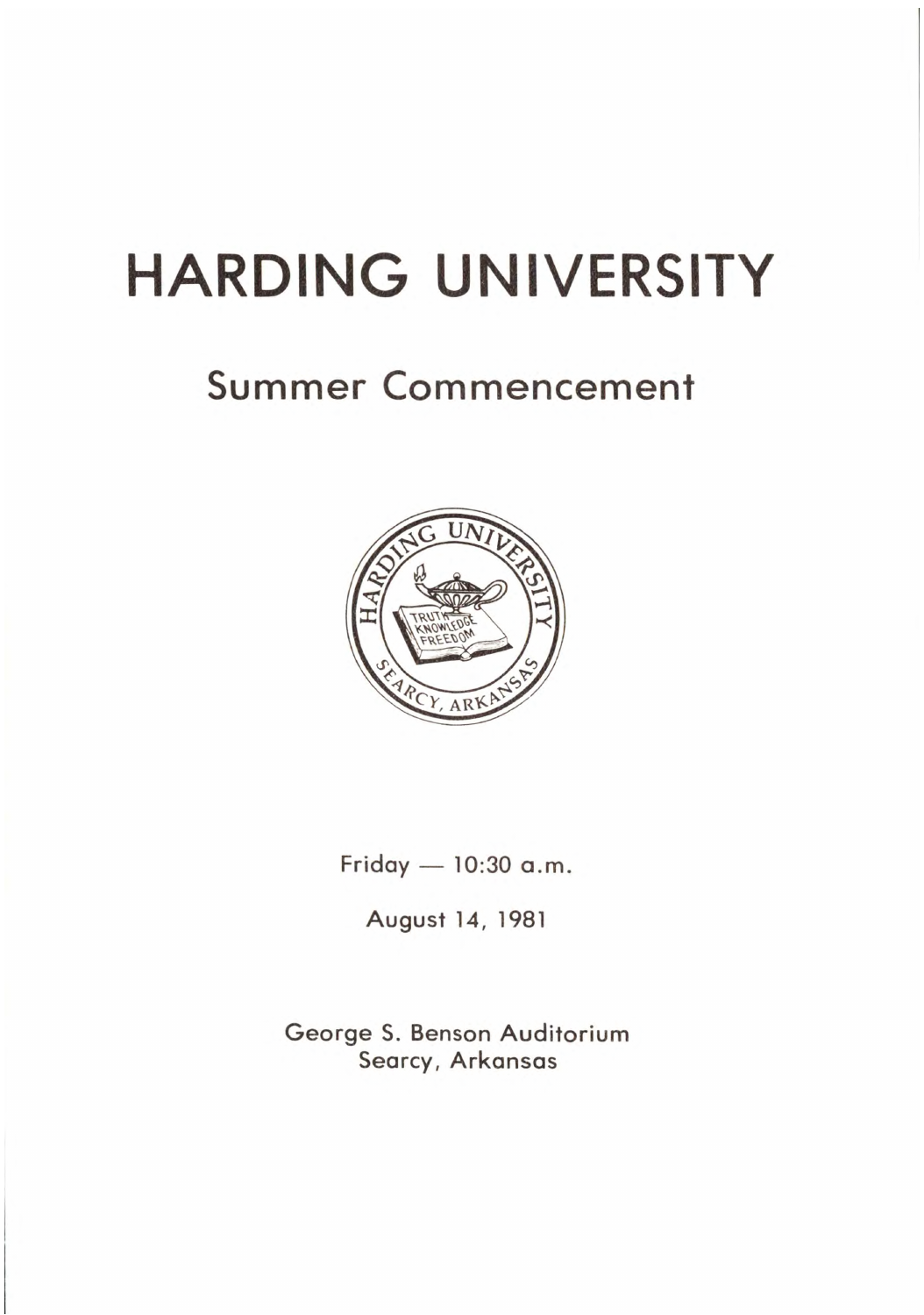# **Program**

| <b>Professor of Chemistry</b>                                                                                                                           |
|---------------------------------------------------------------------------------------------------------------------------------------------------------|
| <b>Associate Professor of Business Education</b>                                                                                                        |
| Hymn No. 326, "A Mighty Fortress" (Audience will remain standing and be directed by Chris Alan Dell)  Martin Luther                                     |
| President                                                                                                                                               |
| <b>Evangelist and Preacher</b><br>Nashville, Tennessee                                                                                                  |
| Recommendation of Candidates for Degrees  Dr. Joseph E. Pryor<br><b>Vice President for Academic Affairs</b><br>Dean of the College of Arts and Sciences |
| Dr. David B. Burks<br><b>Dean of the School of Business</b>                                                                                             |
| Dr. Bobby L. Coker<br>Dean of the School of Education                                                                                                   |
|                                                                                                                                                         |
| <b>Associate Professor of Physical Education</b>                                                                                                        |
| Recessional (Audience will be seated)  Medley of Recorded Hymns                                                                                         |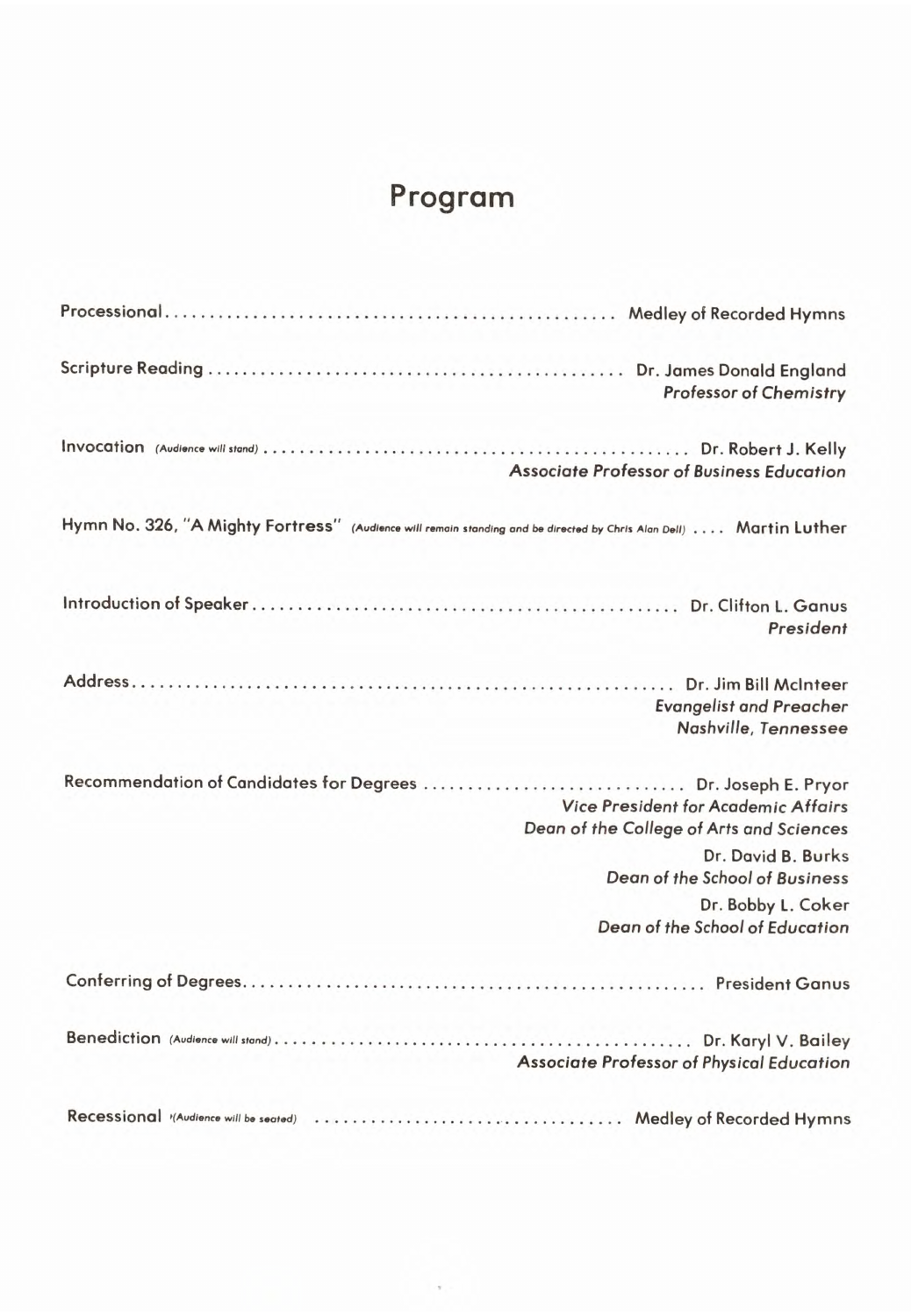Candidates for Associate of Arts in Secretarial Science Degree

Debra Kelley Dodds Cora Beth Lomax

#### Candidates for Bachelor of Arts Degree

Mackie Gene Adams **Mark** Wayne Albright Susan M. Baj Linda D. Bolls Evelyn L. Bowland William Edward Bush Peggy Morgan Coucke Cum *Laude*  Monte Bret Cox Cum Laude Chris Alan Dell Magna Cum *Laude*  Kathleen Ann Fortino

Michael Ray Gates Glenn Dale Gilley Rodney Dean Gooden Dorcas Marie Graham M. Lori Groves Edward Arley Hale Melinda Ann Hilbun Larry Kee Cum Laude Gary Lee Luollin Cum Laude Cassandra L. Mahaffy

David Paul McAnulty Cum *Laude*  Charles David McDow Dwane Arthur Perry Charles Benjamin Sanders Jeremy Luther Shackelford Richard Scott Straker David Nichols Vehon Ellen Ruth Walker Tim L. Waugh Lowell David Whited Philip Clay Wilkerson Joni Lee Wisenbaker

#### Candidates for Bachelor of Arts Degree (School of Education)

Jan Allison Ayer Michelle Repchak Bacon Michael Wade Bedwell Cum *Laude*  Leanne Myers Breshears Sharon Camp Cindy Lynn Cooper Mary Beth Harp Cox

Belinda Harriman Curtis Betty Sanders DeVore Cum *Laude*  Koren Denise Edwards Alton Matthew Flinchum Cassandra Strickland Ford Ann Bird Gates

Beverly Hill Guyer Magna Cum Laude Melinda Keele Holliman Wilma Faye Holloway Cum *Laude*  Peggy Chesney Lester Tanya Michelle Smith

#### Candidates for Bachelor of Business Administration Degree

Thomas Jeffrey Batie Alice Elaine Boyce Jomes Wesley Brandt Philip Alan Brown Laurie Till Caldwell Thomas Lee Cloninger Cum Laude Trent A. Dodds Stephen Bryan Eads Quent Carl Grant, Jr.

Fernando Woody Loden Tammy Denise Martin Edward Lee McClusky Kyle E. McNeese Cum Laude Renee Elaine Norman Sammy Don Phillips Michael M. Philpot Wesley Gerald Queen

Mark Leslie Ramsey Cum Laude Sandra Yvonne Roberts Cum *Laude*  John Van Simpson Daniel Phillip Summers Magna Cum *Laude*  Deborah Estille Williams Harvey Eugene Wilson Cum Laude

#### *Candidates* for *Bachelor of Science* Degree

Jerry Tim Keller Contessa Ann Moore Karen Sue Phillips Celia Ann Rice

David A. Verret Magno Cum *Laude* 

#### Candidates for Bachelor of Social Work Degrees

Pamela Kay Aaron Kathryn Ann Belew Monty Lafon Lynn Cum Laude

#### Ramona Lynn Nichols Patricia Gayle Patrick

#### Candidate for Bachelor of Science in Nursing Degree

April Jackson Brasher Magna Cum Laude

#### Candidates for Master of Education Degree

Paula La'Faye Brumbelow, **B.A.,** Journalism, Harding College, *English* 

Susan Elaine Cloninger, B.A., Elementary Education, Harding College, Elementary Administration

David William Dixon, B.A., Elementary Education, Hording College, *Elementary Administration* 

David Michael Enlow, B.A., Physical Education, Harding College, *Physical Education*  Angela Joy Golden, B.S., Elementary and Early Childhood Education, Freed-Hardeman College, Elementary

*Administration* 

William A. James, Jr., B.A., Physical Education, Harding University, *Physical Education* 

Virgil Randolph Lambeth, B.A., Elementary Education, Harding College, *Elementary Administration* 

Elbert D. Lee, **B.A.,** Bible, Harding University, Mathematics

Kathleen Marie Robinson, B.A., Elementary Education, Harding College, *Reading* 

Thomas W . Schmidt, B.A., Elementary Education, Edgecliff College, *Elementary Education* 

Dennis C. Snider, B.A., Physical Education, Harding College, M.Ed., Secondary Education, Clemson University, *Physical Education* 

Bradley Dean Stroud, B.A., Physical Education, Harding College, *Physical Education*  Dennis A. Swayne, B.A., Social Science, Harding College, *Bible*  Tony Timms, B.A., Mathematics, Harding University, Mathematics